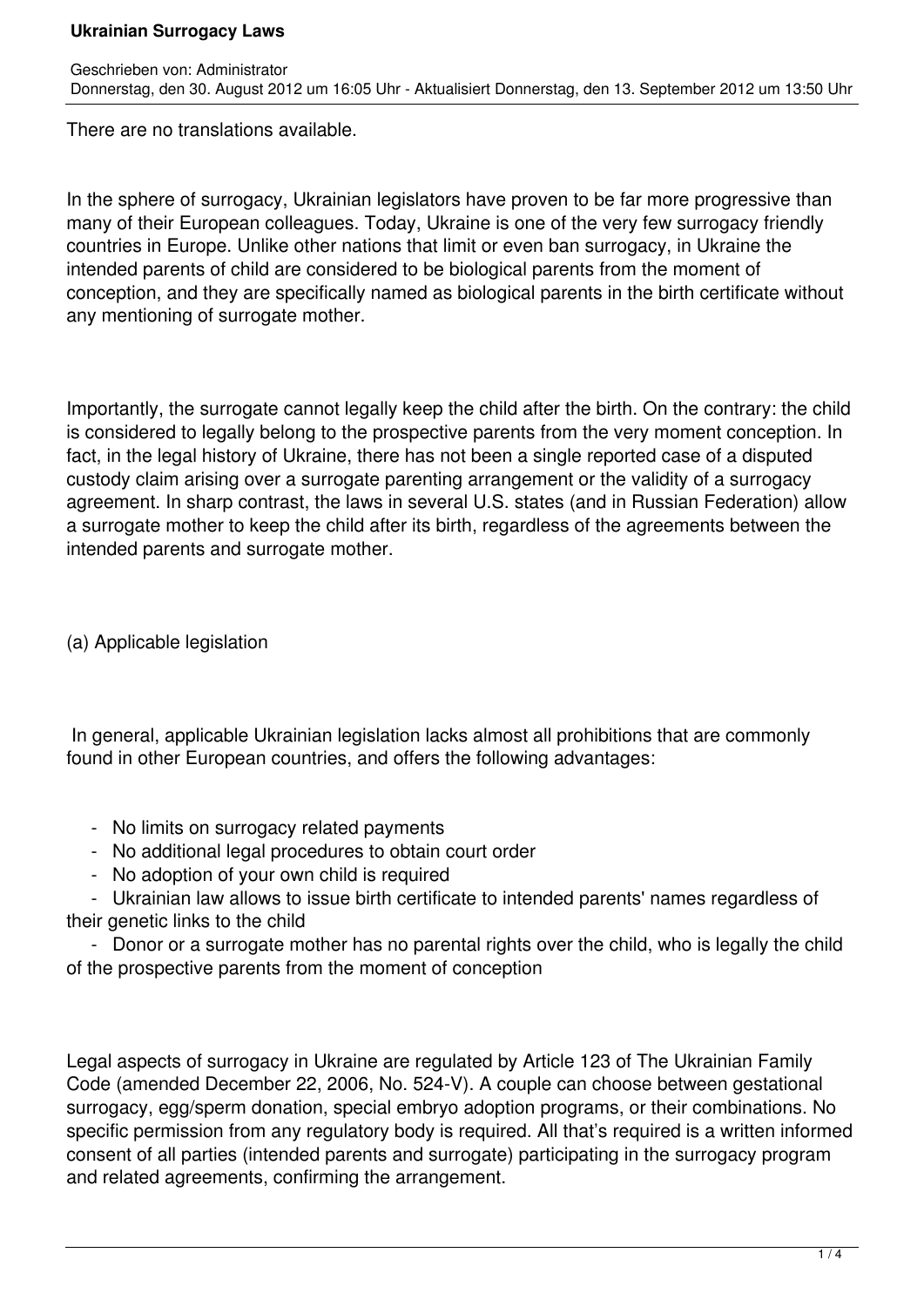Surrogacy is also regulated by Order 24 and Order 771 of the Health Ministry of Ukraine, which deals with medical procedure of artificial insemination and embryo implantation. Importantly, this Order requires that artificial insemination must be carried out only in specially accredited medical institutions in accordance with the methods approved by the Ministry of Health Care of Ukraine. It also provides a checklist of information that must be provided to the couple seeking medical assistance, namely: the details of the medical procedure, the results of medical examination of the future surrogate mother and medical and legal aspects of the consequences, etc. A written informed consent of intended and surrogate parents participating in the program is mandatory.

(b) Agreements

Various agreements have to be signed between the parties, including contracts with (a) the medical institution responsible for insemination and further medical surveillance, (b) the surrogate mother and (c) surrogacy agency (if any).

Gestational surrogacy agreement is an indispensable tool. It is also one of the most difficult agreements to negotiate and draft. Unfortunately, Ukrainian legislation does not provide any useful guidance, leaving the parties to their own devices in addressing the key issues. As a result, surrogacy agreements are usually "self-contained," highly complicated documents, reflecting many contingencies. These agreements are enforceable legal documents that will regulate the relations between surrogate mother and the intended (genetic) couple.

The surrogacy agreement must be in writing and signed before a notary prior to the embryo transfer. At a bare minimum, the following issues should be addressed: surrogate mother's health status; conditions which surrogate mother should observe; medical institution where the procedure will be performed; surrogate mother's remuneration, additional expenses, timing of payment(s); expenses connected with impregnation, pregnancy, act of delivery and registration of child; procedure of child transfer and registration; any force majeure provisions, including the delivery of handicapped child, delivery of more than one child, delivery of dead child, delivery complications resulting in surrogate mother's future infertility; confidentiality provisions and non-disclosure of information to the child or any third party, etc.

An agreement with the medical institution deals primarily with the medical institution's services,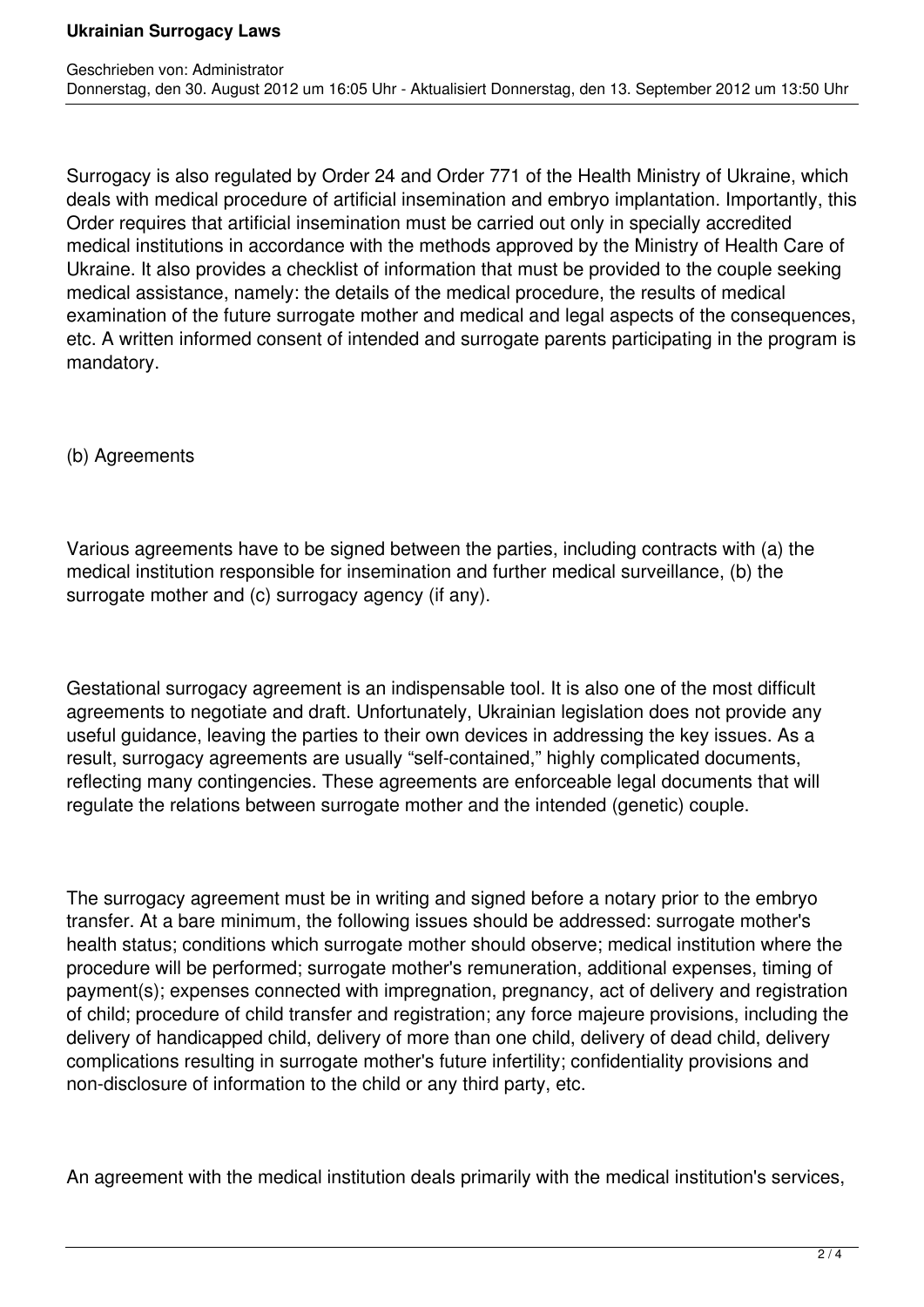Geschrieben von: Administrator Donnerstag, den 30. August 2012 um 16:05 Uhr - Aktualisiert Donnerstag, den 13. September 2012 um 13:50 Uhr

including responsibility for choice of surrogate mother (if applicable) and her full medical examination, obligation to carry out all procedures in accordance with the methods approved by the Health Ministry of Ukraine and intended (genetic) parents' requirements, the terms and conditions of medical observation during the pregnancy, payment structure, confidentiality and non-disclosure of information to the child or any third party, among others. Some medical institutions request that intended parents "shall not to submit any legal claims against the institution for any reason," which clearly contradicts Article 3 of the Civil Procedural Code of Ukraine, namely, the individual's right to defend his or her interests in court.

Since the Ukrainian Family Code presumes that genetic parents of the child born by a surrogacy will be a married couple, a Ukrainian notary will need to see a marriage certificate of the genetic parents, notarized and apostilled (in the USA at your home state department), translated and translation must be notarized.

(c) Birth Certificate

Pursuant to the Ukrainian Rules for Statistic Registration, dated 10/18/2000, foreigner citizens may apply for a birth registration to the Ukrainian Vital Statistics Office. They have to submit a medical certificate that proves their genetic relationship to a child and the surrogate's written consent to record their names on the birth certificate of the child she delivered. The names of the intended (genetic) parents are written in the birth certificate upon the child's birth. There is no need to get any special permits from any committee, court or other institution. No adoption procedure is required.

However, it is often more convenient to approach the Consular Office of the parents' home country and obtain the child's passport. It is usually possible when the surrogacy is legal in the own country and the parents can prove they are genetically related to the child.

In conclusion, today's options for family formation extend beyond adoption. Advances in medical science offer intended parents a number of new pathways to parenthood. Some of these paths, such as sperm donation and traditional surrogacy, have long been in existence. Other procedures, such as egg donation, embryo transfer, and gestational surrogacy, are more recent developments in the field.